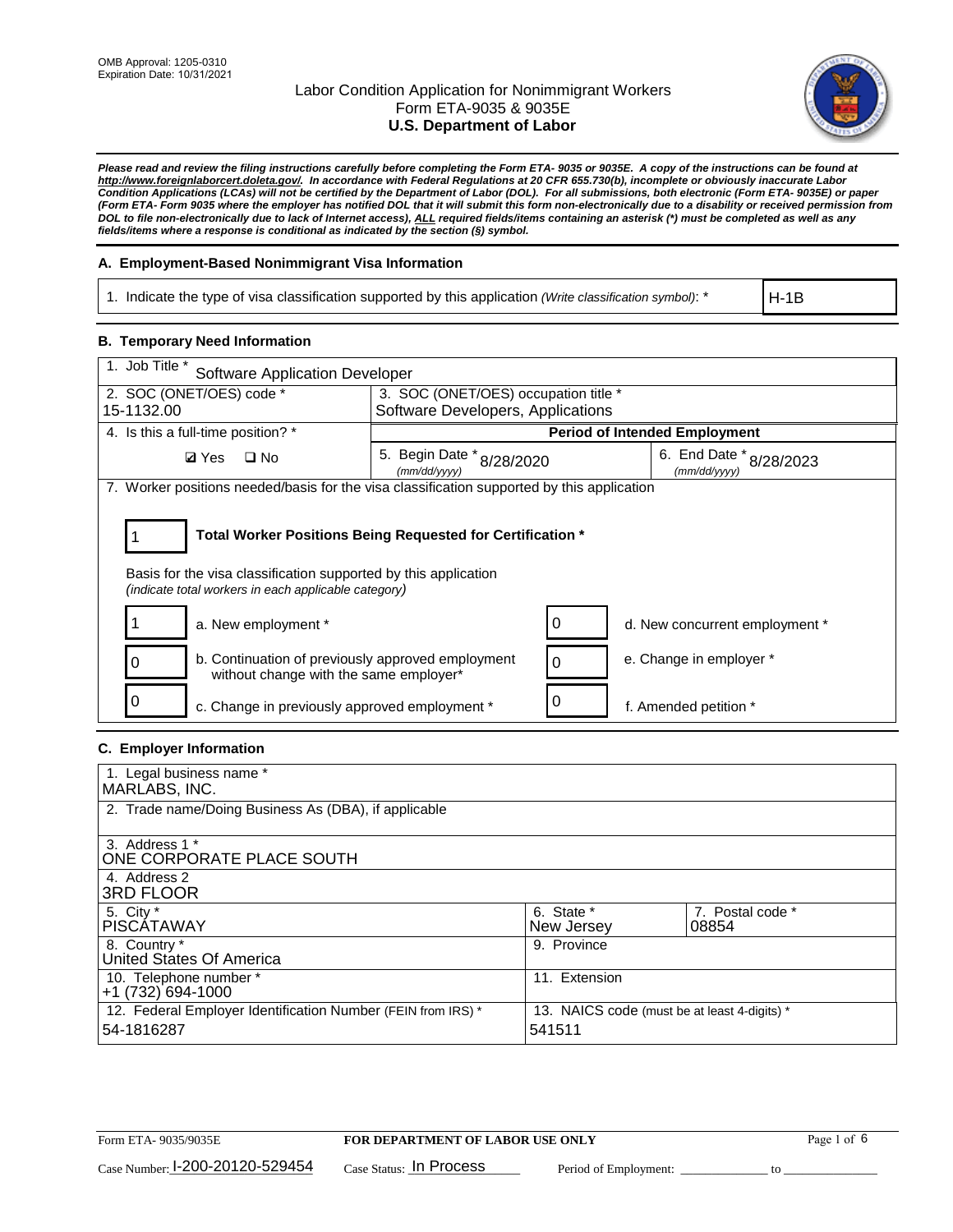

### **D. Employer Point of Contact Information**

**Important Note**: The information contained in this Section must be that of an employee of the employer who is authorized to act on behalf of the employer in labor certification matters. The information in this Section must be different from the agent or attorney information listed in Section E, unless the attorney is an employee of the employer.

| 1. Contact's last (family) name *               | 2. First (given) name * |                          | 3. Middle name(s)         |
|-------------------------------------------------|-------------------------|--------------------------|---------------------------|
| <b>VIDYADHARAN</b>                              | SANJAY                  |                          |                           |
| 4. Contact's job title *<br>CHIEF LEGAL OFFICER |                         |                          |                           |
| 5. Address 1 *<br>ONE CORPORATE PLACE SOUTH FL3 |                         |                          |                           |
| 6. Address 2                                    |                         |                          |                           |
| 7. City $*$<br><b>PISCÁTAWAY</b>                |                         | 8. State *<br>New Jersey | 9. Postal code *<br>08854 |
| 10. Country *<br>United States Of America       |                         | 11. Province             |                           |
| 12. Telephone number *                          | Extension<br>13.        | 14. E-Mail address       |                           |
| +1 (732) 694-1000                               |                         | SANJAY@MARLABS.COM       |                           |

# **E. Attorney or Agent Information (If applicable)**

**Important Note**: The employer authorizes the attorney or agent identified in this section to act on its behalf in connection with the filing of this application.

| 1. Is the employer represented by an attorney or agent in the filing of this application? *<br>If "Yes," complete the remainder of Section E below. |                            |              |                               | $\Box$ Yes        | <b>Ø</b> No                                          |  |
|-----------------------------------------------------------------------------------------------------------------------------------------------------|----------------------------|--------------|-------------------------------|-------------------|------------------------------------------------------|--|
| 2. Attorney or Agent's last (family) name §                                                                                                         | 3. First (given) name $\S$ |              |                               | 4. Middle name(s) |                                                      |  |
| 5. Address 1 §                                                                                                                                      |                            |              |                               |                   |                                                      |  |
| 6. Address 2                                                                                                                                        |                            |              |                               |                   |                                                      |  |
| 7. City §                                                                                                                                           |                            | 8. State §   |                               |                   | 9. Postal code §                                     |  |
| 10. Country §                                                                                                                                       |                            | 11. Province |                               |                   |                                                      |  |
| 12. Telephone number §                                                                                                                              | 13. Extension              |              | 14. E-Mail address            |                   |                                                      |  |
| 15. Law firm/Business name §                                                                                                                        |                            |              | 16. Law firm/Business FEIN §  |                   |                                                      |  |
| 17. State Bar number (only if attorney) §                                                                                                           |                            |              | standing (only if attorney) § |                   | 18. State of highest court where attorney is in good |  |
| 19. Name of the highest State court where attorney is in good standing (only if attorney) §                                                         |                            |              |                               |                   |                                                      |  |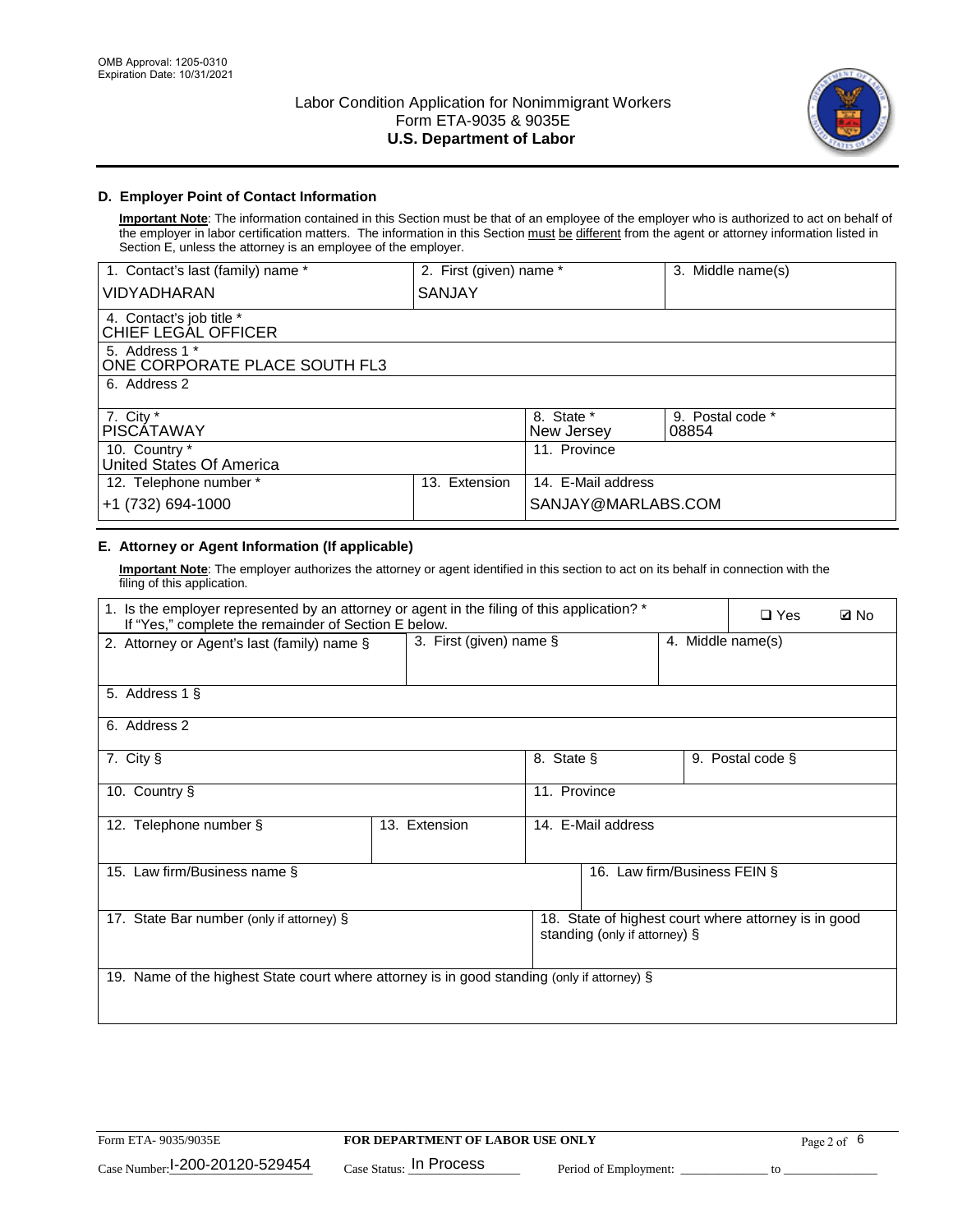

#### **F. Employment and Wage Information**

**Important Note**: The employer must define the intended place(s) of employment with as much geographic specificity as possible. Each intended place(s) of employment listed below must be the worksite or physical location where the work will actually be performed and cannot be a P.O. Box. The employer must identify all intended places of employment, including those of short duration, on the LCA. 20 CFR 655.730(c)(5). If the employer is submitting this form non-electronically and the work is expected to be performed in more than one location, an attachment must be submitted in order to complete this section. An employer has the option to use either a single Form ETA-9035/9035E or multiple forms to disclose all intended places of employment. If the employer has more than ten (10) intended places of employment at the time of filing this application, the employer must file as many additional LCAs as are necessary to list all intended places of employment. See the form instructions for further information about identifying all intended places of employment.

#### a.*Place of Employment Information* 1

| 1. Enter the estimated number of workers that will perform work at this place of employment under<br>the LCA.* |                                                                                                                                |  |                                          | 1                    |              |              |
|----------------------------------------------------------------------------------------------------------------|--------------------------------------------------------------------------------------------------------------------------------|--|------------------------------------------|----------------------|--------------|--------------|
|                                                                                                                | 2. Indicate whether the worker(s) subject to this LCA will be placed with a secondary entity at this<br>place of employment. * |  |                                          |                      | <b>Ø</b> Yes | $\square$ No |
|                                                                                                                | 3. If "Yes" to question 2, provide the legal business name of the secondary entity. §                                          |  |                                          |                      |              |              |
| <b>AMDOCS</b>                                                                                                  |                                                                                                                                |  |                                          |                      |              |              |
|                                                                                                                | 4. Address 1 *<br>2301 N GREENVILLE AVE                                                                                        |  |                                          |                      |              |              |
|                                                                                                                | 5. Address 2                                                                                                                   |  |                                          |                      |              |              |
| 6. City $*$                                                                                                    | <b>RICHARDSON</b>                                                                                                              |  | 7. County *<br><b>Dallas</b>             |                      |              |              |
| Texas                                                                                                          | 8. State/District/Territory *                                                                                                  |  | 9. Postal code *<br>75082                |                      |              |              |
|                                                                                                                | 10. Wage Rate Paid to Nonimmigrant Workers *                                                                                   |  | 10a. Per: (Choose only one)*             |                      |              |              |
|                                                                                                                | □ Hour □ Week □ Bi-Weekly □ Month ☑ Year<br>From* \$ 94400 00<br>To: $\S$                                                      |  |                                          |                      |              |              |
|                                                                                                                | 11. Prevailing Wage Rate *                                                                                                     |  | 11a. Per: (Choose only one)*             |                      |              |              |
|                                                                                                                | $\frac{\text{}}{\text{}}$ 94307 00                                                                                             |  | □ Hour □ Week □ Bi-Weekly □ Month ☑ Year |                      |              |              |
|                                                                                                                | Questions 12-14. Identify the source used for the prevailing wage (PW) (check and fully complete only one): *                  |  |                                          |                      |              |              |
| 12.                                                                                                            | a. PWD tracking number §<br>A Prevailing Wage Determination (PWD) issued by the Department of Labor                            |  |                                          |                      |              |              |
| 13.                                                                                                            | A PW obtained independently from the Occupational Employment Statistics (OES) Program                                          |  |                                          |                      |              |              |
| $\mathbf v$                                                                                                    | a. Wage Level (check one): §                                                                                                   |  |                                          | b. Source Year §     |              |              |
|                                                                                                                | ☑ ⊪<br>$\square$ $\square$<br>$\Box$ IV<br>$\Box$ N/A<br>□⊥                                                                    |  |                                          | 7/1/2019 - 6/30/2020 |              |              |
| 14.                                                                                                            | A PW obtained using another legitimate source (other than OES) or an independent authoritative source                          |  |                                          |                      |              |              |
|                                                                                                                | a. Source Type (check one): §<br>b. Source Year §<br>$\Box$ CBA<br>$\Box$ DBA<br>$\square$ SCA<br>$\Box$ Other/ PW Survey      |  |                                          |                      |              |              |
|                                                                                                                | c. If responded "Other/ PW Survey" in question 14.a, enter the name of the survey producer or publisher §                      |  |                                          |                      |              |              |
|                                                                                                                | d. If responded "Other/ PW Survey" in question 14.a, enter the title or name of the PW survey §                                |  |                                          |                      |              |              |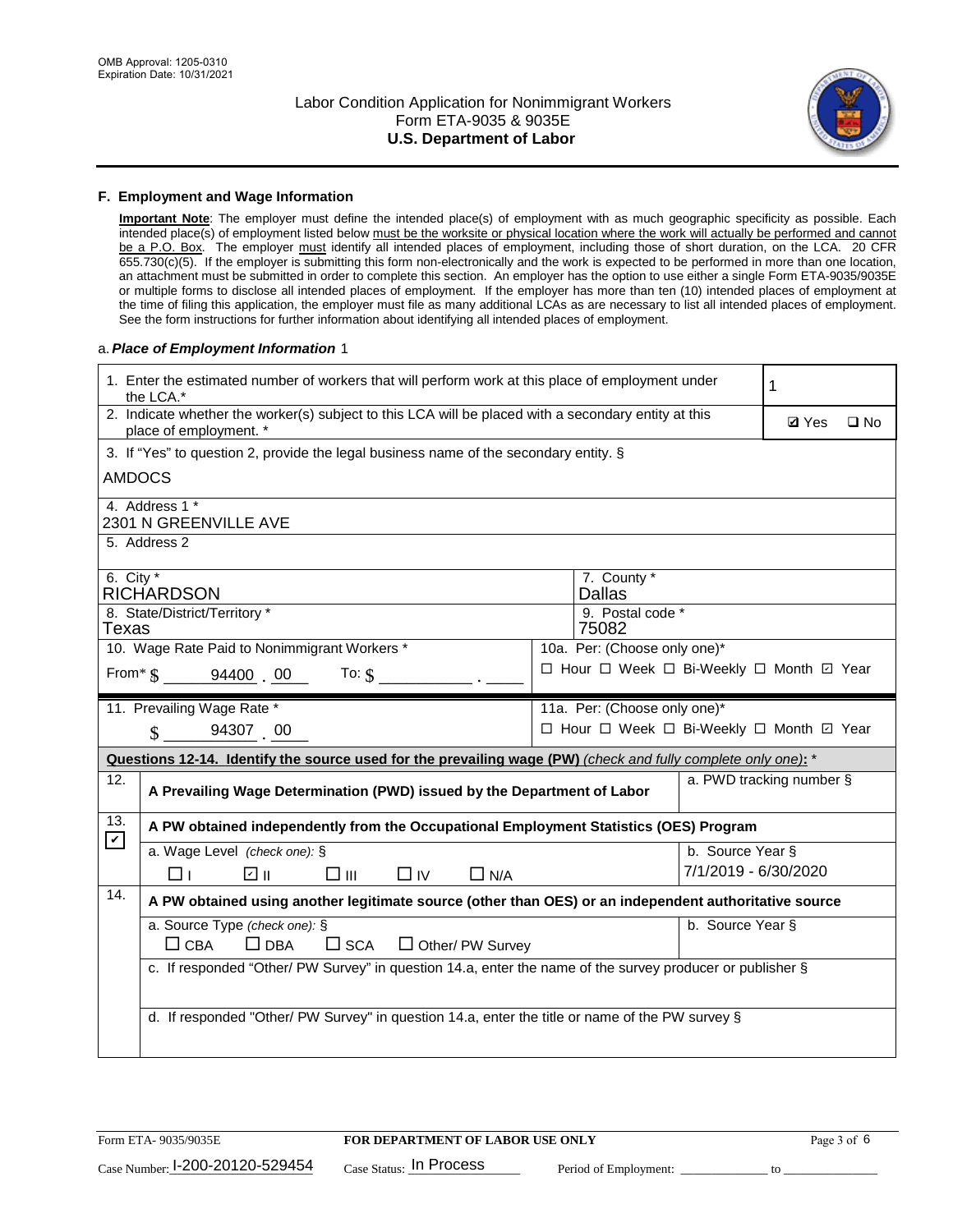

## **G. Employer Labor Condition Statements**

! *Important Note:* In order for your application to be processed, you MUST read Section G of the Form ETA-9035CP - General Instructions for the 9035 & 9035E under the heading "Employer Labor Condition Statements" and agree to all four (4) labor condition statements summarized below:

- (1) **Wages:** The employer shall pay nonimmigrant workers at least the prevailing wage or the employer's actual wage, whichever is higher, and pay for non-productive time. The employer shall offer nonimmigrant workers benefits and eligibility for benefits provided as compensation for services on the same basis as the employer offers to U.S. workers. The employer shall not make deductions to recoup a business expense(s) of the employer including attorney fees and other costs connected to the performance of H-1B, H-1B1, or E-3 program functions which are required to be performed by the employer. This includes expenses related to the preparation and filing of this LCA and related visa petition information. 20 CFR 655.731;
- (2) **Working Conditions:** The employer shall provide working conditions for nonimmigrants which will not adversely affect the working conditions of workers similarly employed. The employer's obligation regarding working conditions shall extend for the duration of the validity period of the certified LCA or the period during which the worker(s) working pursuant to this LCA is employed by the employer, whichever is longer. 20 CFR 655.732;
- (3) **Strike, Lockout, or Work Stoppage:** At the time of filing this LCA, the employer is not involved in a strike, lockout, or work stoppage in the course of a labor dispute in the occupational classification in the area(s) of intended employment. The employer will notify the Department of Labor within 3 days of the occurrence of a strike or lockout in the occupation, and in that event the LCA will not be used to support a petition filing with the U.S. Citizenship and Immigration Services (USCIS) until the DOL Employment and Training Administration (ETA) determines that the strike or lockout has ended. 20 CFR 655.733; and
- (4) **Notice:** Notice of the LCA filing was provided no more than 30 days before the filing of this LCA or will be provided on the day this LCA is filed to the bargaining representative in the occupation and area of intended employment, or if there is no bargaining representative, to workers in the occupation at the place(s) of employment either by electronic or physical posting. This notice was or will be posted for a total period of 10 days, except that if employees are provided individual direct notice by e-mail, notification need only be given once. A copy of the notice documentation will be maintained in the employer's public access file. A copy of this LCA will be provided to each nonimmigrant worker employed pursuant to the LCA. The employer shall, no later than the date the worker(s) report to work at the place(s) of employment, provide a signed copy of the certified LCA to the worker(s) working pursuant to this LCA. 20 CFR 655.734.

1. **I have read and agree to** Labor Condition Statements 1, 2, 3, and 4 above and as fully explained in Section G of the Form ETA-9035CP – General Instructions for the 9035 & 9035E and the Department's regulations at 20 CFR 655 Subpart H. \*

**Ø**Yes ロNo

#### **H. Additional Employer Labor Condition Statements –H-1B Employers ONLY**

!**Important Note***:* In order for your H-1B application to be processed, you MUST read Section H – Subsection 1 of the Form ETA 9035CP – General Instructions for the 9035 & 9035E under the heading "Additional Employer Labor Condition Statements" and answer the questions below.

#### *a. Subsection 1*

| 1. At the time of filing this LCA, is the employer H-1B dependent? §                                                                                                                                                                           |                                                                                                     |              | $\square$ No |              |
|------------------------------------------------------------------------------------------------------------------------------------------------------------------------------------------------------------------------------------------------|-----------------------------------------------------------------------------------------------------|--------------|--------------|--------------|
| 2. At the time of filing this LCA, is the employer a willful violator? $\S$                                                                                                                                                                    |                                                                                                     | $\Box$ Yes   | ⊡ No         |              |
| 3. If "Yes" is marked in questions H.1 and/or H.2, you must answer "Yes" or "No" regarding<br>whether the employer will use this application ONLY to support H-1B petitions or extensions of<br>status for exempt H-1B nonimmigrant workers? § |                                                                                                     | <b>☑</b> Yes | $\Box$ No    |              |
| 4. If "Yes" is marked in question H.3, identify the statutory basis for the<br>exemption of the H-1B nonimmigrant workers associated with this<br>LCA.                                                                                         | ■ \$60,000 or higher annual wage<br>□ Master's Degree or higher in related specialty<br>$\Box$ Both |              |              |              |
| H-1B Dependent or Willful Violator Employers -Master's Degree or Higher Exemptions ONLY                                                                                                                                                        |                                                                                                     |              |              |              |
| 5. Indicate whether a completed Appendix A is attached to this LCA covering any H-1B<br>nonimmigrant worker for whom the statutory exemption will be based <b>ONLY</b> on attainment of a<br>Master's Degree or higher in related specialty. § |                                                                                                     | $\Box$ Yes   | ⊡ No         | <b>D</b> N/A |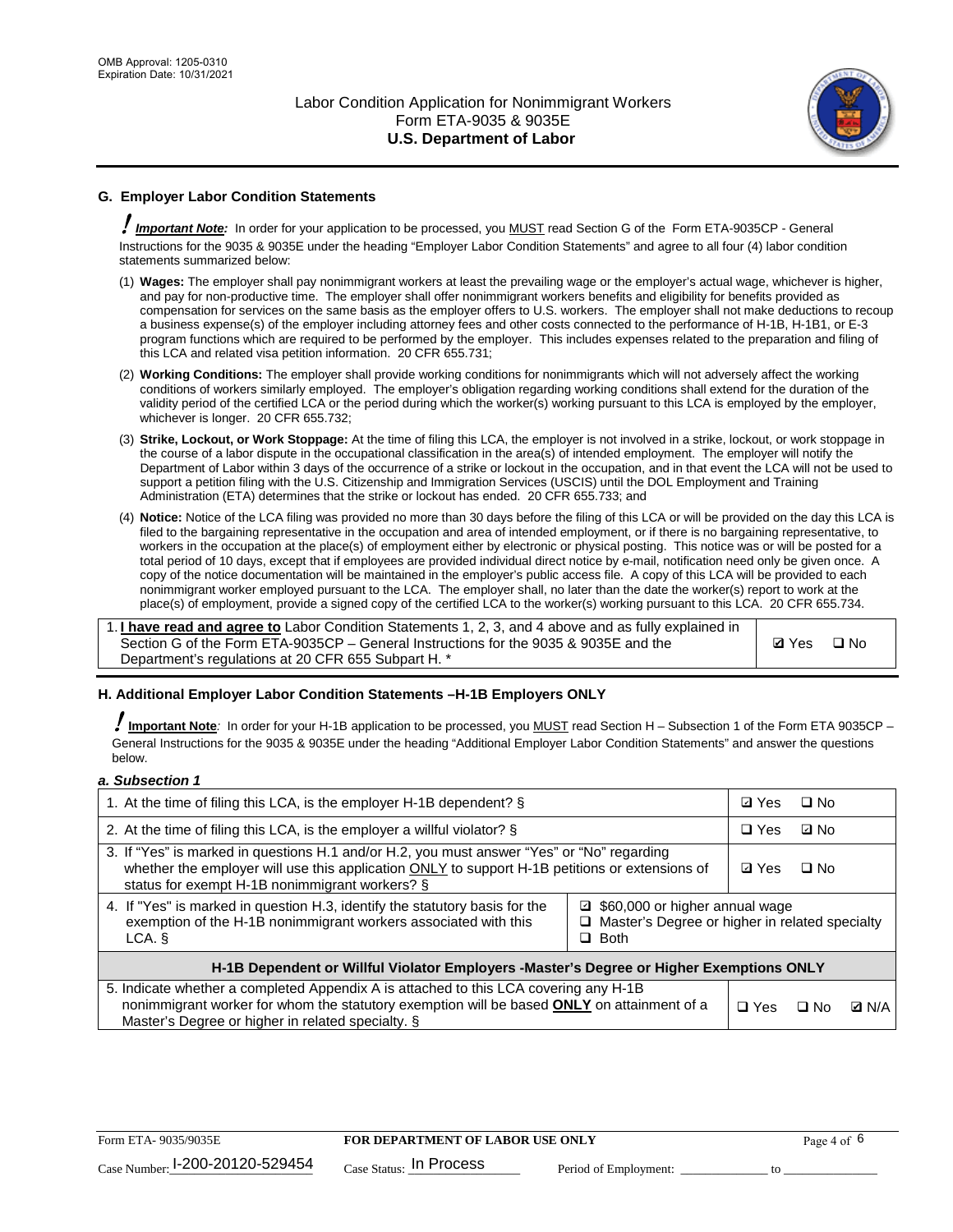

**If you marked "Yes" to questions H.a.1 (H-1B dependent) and/or H.a.2 (H-1B willful violator) and "No" to question H.a.3 (exempt H-1B nonimmigrant workers), you MUST read Section H – Subsection 2 of the Form ETA 9035CP – General Instructions for the 9035 & 9035E under the heading "Additional Employer Labor Condition Statements" and indicate your agreement to all three (3) additional statements summarized below.**

#### *b. Subsection 2*

- A. **Displacement:** An H-1B dependent or willful violator employer is prohibited from displacing a U.S. worker in its own workforce within the period beginning 90 days before and ending 90 days after the date of filing of the visa petition. 20 CFR 655.738(c);
- B. **Secondary Displacement:** An H-1B dependent or willful violator employer is prohibited from placing an H-1B nonimmigrant worker(s) with another/secondary employer where there are indicia of an employment relationship between the nonimmigrant worker(s) and that other/secondary employer (thus possibly affecting the jobs of U.S. workers employed by that other employer), unless and until the employer subject to this LCA makes the inquiries and/or receives the information set forth in 20 CFR 655.738(d)(5) concerning that other/secondary employer's displacement of similarly employed U.S. workers in its workforce within the period beginning 90 days before and ending 90 days after the date of such placement. 20 CFR 655.738(d). Even if the required inquiry of the secondary employer is made, the H-1B dependent or willful violator employer will be subject to a finding of a violation of the secondary displacement prohibition if the secondary employer, in fact, displaces any U.S. worker(s) during the applicable time period; and
- C. **Recruitment and Hiring:** Prior to filing this LCA or any petition or request for extension of status for nonimmigrant worker(s) supported by this LCA, the H-1B dependent or willful violator employer must take good faith steps to recruit U.S. workers for the job(s) using procedures that meet industry-wide standards and offer compensation that is at least as great as the required wage to be paid to the nonimmigrant worker(s) pursuant to 20 CFR 655.731(a). The employer must offer the job(s) to any U.S. worker who applies and is equally or better qualified for the job than the nonimmigrant worker. 20 CFR 655.739.

| 6. I have read and agree to Additional Employer Labor Condition Statements A, B, and C above and |               |           |
|--------------------------------------------------------------------------------------------------|---------------|-----------|
| as fully explained in Section H – Subsections 1 and 2 of the Form ETA 9035CP – General           | $\square$ Yes | $\Box$ No |
| Instructions for the 9035 & 9035 E and the Department's regulations at 20 CFR 655 Subpart H. §   |               |           |

#### **I. Public Disclosure Information**

! **Important Note***:* You must select one or both of the options listed in this Section.

**sqrt** Employer's principal place of business □ Place of employment

#### **J. Notice of Obligations**

A. Upon receipt of the certified LCA, the employer must take the following actions:

- o Print and sign a hard copy of the LCA if filing electronically (20 CFR 655.730(c)(3));<br>
Maintain the original signed and certified LCA in the employer's files (20 CFR 655.7
- Maintain the original signed and certified LCA in the employer's files (20 CFR 655.705(c)(2); 20 CFR 655.730(c)(3); and 20 CFR 655.760); and
- o Make a copy of the LCA, as well as necessary supporting documentation required by the Department of Labor regulations, available for public examination in a public access file at the employer's principal place of business in the U.S. or at the place of employment within one working day after the date on which the LCA is filed with the Department of Labor (20 CFR 655.705(c)(2) and 20 CFR 655.760).
- B. The employer must develop sufficient documentation to meet its burden of proof with respect to the validity of the statements made in its LCA and the accuracy of information provided, in the event that such statement or information is challenged (20 CFR 655.705(c)(5) and 20 CFR 655.700(d)(4)(iv)).
- C. The employer must make this LCA, supporting documentation, and other records available to officials of the Department of Labor upon request during any investigation under the Immigration and Nationality Act (20 CFR 655.760 and 20 CFR Subpart I).

*I declare under penalty of perjury that I have read and reviewed this application and that to the best of my knowledge, the*  information contained therein is true and accurate. I understand that to knowingly furnish materially false information in the *preparation of this form and any supplement thereto or to aid, abet, or counsel another to do so is a federal offense punishable by fines, imprisonment, or both (18 U.S.C. 2, 1001,1546,1621).*

| 1. Last (family) name of hiring or designated official *<br>Vidyadharan | 2. First (given) name of hiring or designated official *<br>Sanjay | 3. Middle initial § |
|-------------------------------------------------------------------------|--------------------------------------------------------------------|---------------------|
| 4. Hiring or designated official title *<br><b>Chief Legal Officer</b>  |                                                                    |                     |
| 5. Signature *                                                          | 6. Date signed *                                                   |                     |